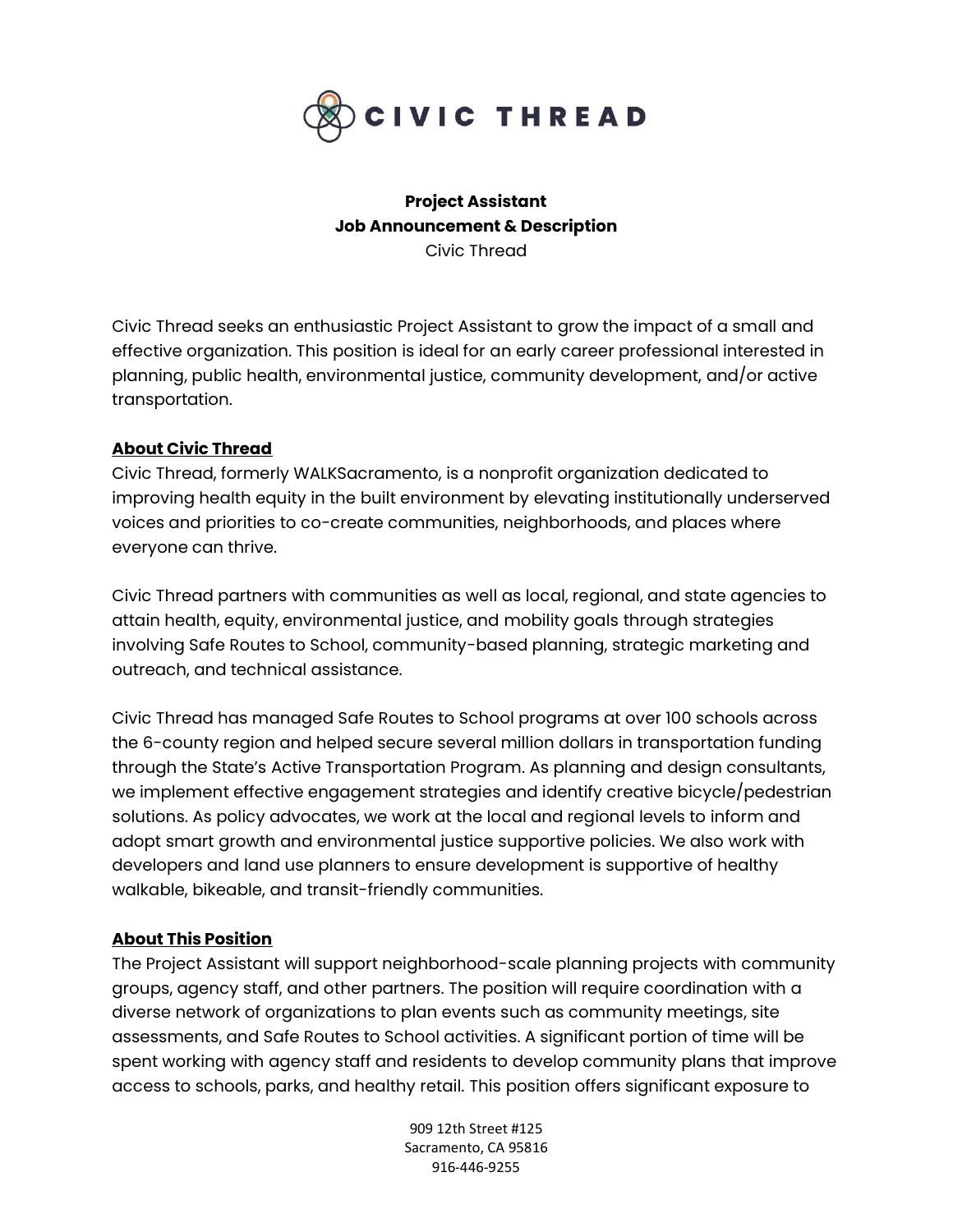

community decision-making processes and learning opportunities in transportation, environmental justice, and public health.

This posting is for a full-time assignment, with guaranteed funding for at least six months.

### **Compensation and Benefits**

- \$23.60 per hour
- Competitive medical expense reimbursement plan
- Paid vacation, sick leave, and holidays per calendar year

# **Responsibilities**

Support the Civic Thread team in:

- Implementing Safe Routes to School programs
- Organizing community events and building relationships with neighborhood stakeholders
- Translating community priorities into neighborhood and community plans
- Working with community partners to lead participatory planning projects
- Communicating built environment recommendations, findings, and data using creative, informative, and visually compelling methods
- Reviewing development projects and advocating for policy change
- Supporting policy change through participation on coalitions
- Managing organizational communications (i.e. social media, newsletters, website, etc.)
- Supporting local advocacy efforts and relative resource development

#### **Qualifications and Skills**

The ideal candidate will be a highly self-motivated individual who enjoys working independently as well as part of a small, dynamic team. Desired qualifications and experience include:

- Experience with community outreach and data gathering; experience implementing innovative community engagement strategies
- Knowledgeable about public health and/or transportation planning
- Passionate about transportation equity, health equity, and environmental justice
- Interest or previous experience creating educational curriculum for students in grades K-12

909 12th Street #125 Sacramento, CA 95816 916-446-9255